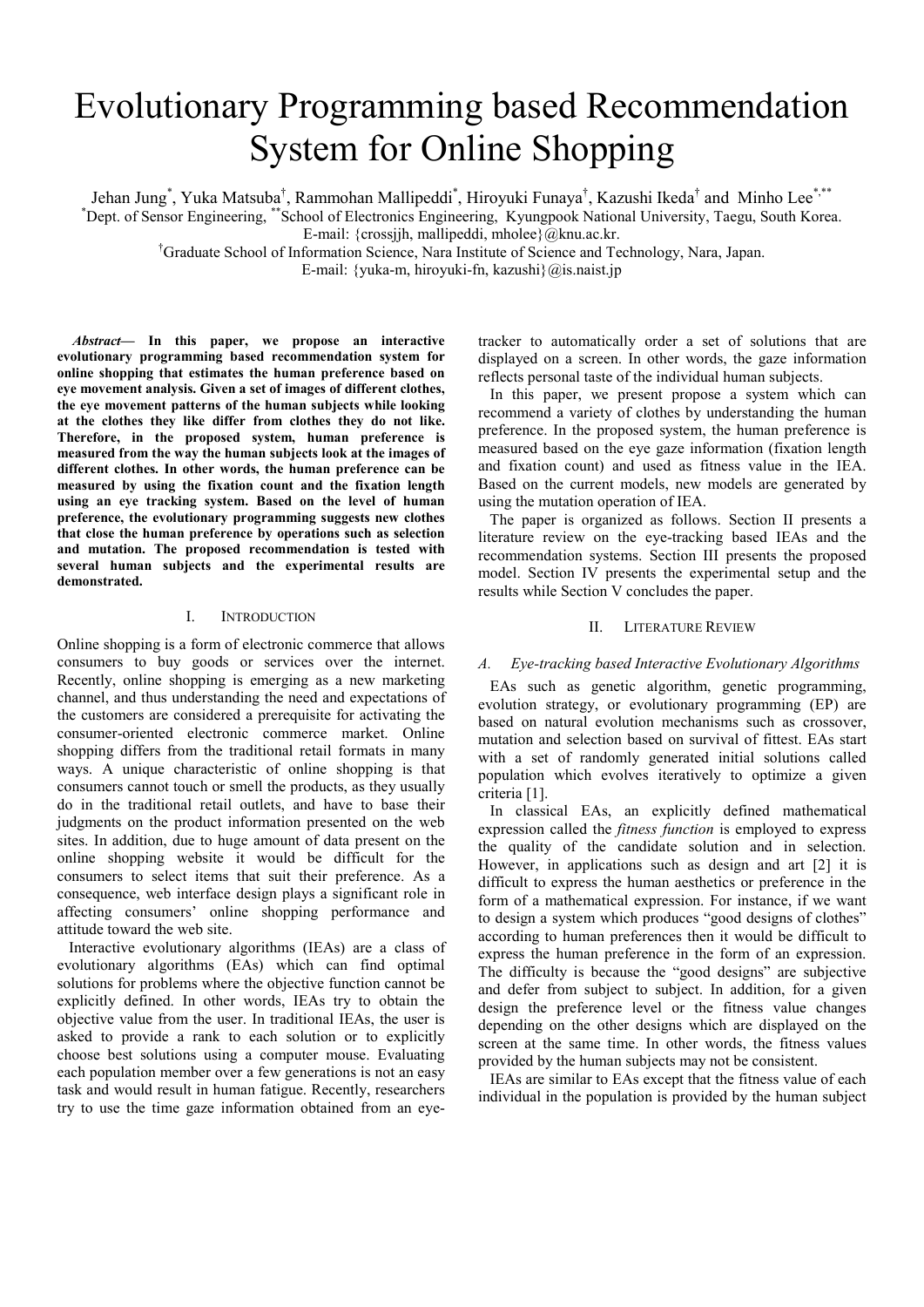instead of a predefined objective function [3]. In other words, IEAs can 'interact' with users and can reflect personal preference or changing fashion, because it percepts fitness directly from user instead of a predefined function. Therefore, IEAs try to optimize the user's emotion or preference in the course of evolution. However, IEAs encounter problems such as 1) *inconsistencies* of individual fitness values given by the user, 2) *slowness* due to the interactivity and 3) *fatigue* of the user due to the obligation to evaluate manually all the individuals of each generation [4]. For instance, the user is often asked to give a mark to each individual or to select the most promising individuals: it still requires active time consuming participation during the interaction. Recently, the authors in [5] propose a framework which aims at reducing user fatigue by using an eye tracker. By employing the eye tracker, the human subject has to just watch the images corresponding to the different solution individuals to provide a rank to each individual or explicitly choose the best solutions. In other words, the eye-tracking systems can analyze and provide information regarding the attention point of the user without much effort and in a completely nonrestrictive manner.

#### *B. Recommendation Systems*

 In [6], the authors developed a fashion design aid system using genetic programming. A number of lengths from a dress were encoded into the chromosome and the system evolves each dress design according to user's selection. However, most of designs developed by the system were somewhat impractical, because encoded individuals did not contain realistic knowledge on the domain of fashion.

 In general, computer aided design support systems based on traditional artificial intelligence analyses the behavior or the designer statistically to extract formal design behavior. However, this approach cannot deal with continuous change of fashion and do not reflect the personal taste well. In [3], the authors propose a fashion design aid system for nonprofessional using domain specific knowledge to encode genotype of an interactive genetic algorithm. Unlike the previous works that attempt to model the dress design by several spline curves, the system in [3] is based on a new encoding scheme that practically describes a dress with three parts: body and neck, sleeve, and skirt. By incorporating the domain specific knowledge into the genotype, the system was able to develop more realistic designs of women's dress. The system was implemented with OpenGL and VRML to enhance the system interface.

# III. PROPOSED SYSTEM

 The eyes and their movements are frequently described as a "window to the mind" [7]. In other words, when several images are presented simultaneously there exists a correlation between accumulated fixation time and the viewer's preference for one image over others [8]. EAs based on Darwinian Theory of evolution try to localize highly fit solutions.

 The empirical study of the aesthetic experience is not easy due to the complex interaction of many individual features on the aesthetic evaluation of the stimulus [7]. In [9], it has been shown that evolutionary algorithms, which provide a robust method for searching complex feature spaces for highly fit interactions, can be used to answer questions relating to aesthetic preference, using the time spent fixating each image in a simultaneously presented array as a measure of fitness. They propose an oculomotor signature which correlates with selections based on visual aesthetic preference using a wide range of photographic stimuli, with a view to integrating the signature as a fitness measure in the gaze-driven evolutionary algorithm to facilitate the aesthetic evaluation of complex visual stimuli without the need for conscious articulation of that preference. In other words, the association between the task being performed and the eye movements made while performing the task is well established.

 In the present work, we developed an interactive evolutionary programming based recommendation system which evolves and recommends new designs to the user according to the human preference. The outline of the proposed system is shown in Fig. 1.



Fig. 1 Overview of Proposed System

 As shown in Fig.1, the proposed system comprises of 1) eye-tracking system to measure the human preference 2) a recommendation system based on interactive evolutionary program. First the sample stimuli (phenotypes) are displayed on the screen and the eye movements (fixation length and fixation count) corresponding to each stimulus is measured to provide a fitness value. Based on the fitness values, the "fittest" genetic representations (genotypes) corresponding to the visual stimuli displayed are used to generate new "offspring" for the next generation.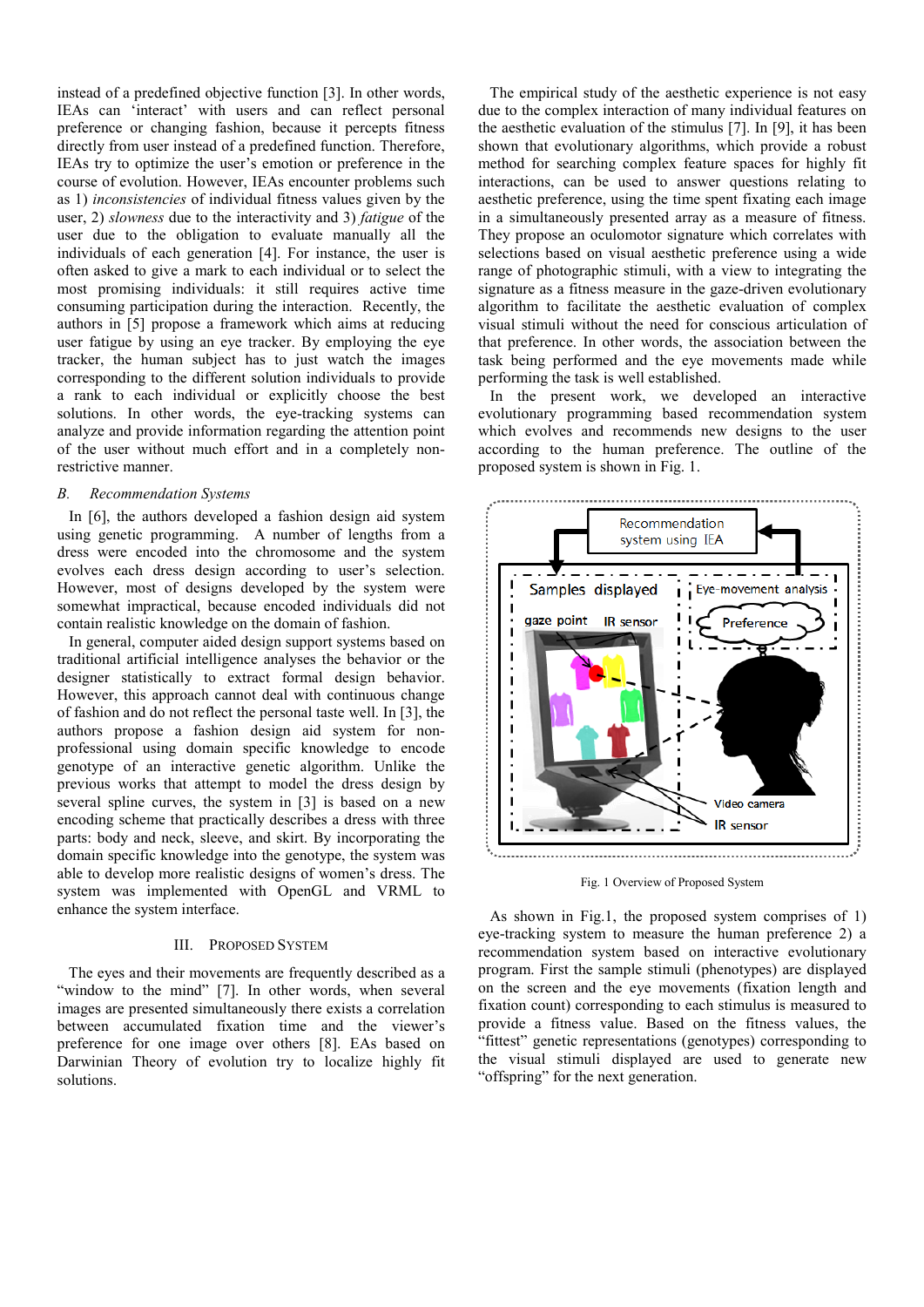The eye-tracking based interactive evolutionary programming can be described by the following steps.

**Step 1:** Initialize a set of *N* solutions called parent population

**Step 2:** Evaluate the fitness of the solutions in the population using a fitness function

**Step 3:** Generate a set of *N* new solutions called offspring population using mutation

**Step 4:** From the set of parent and offspring populations select *N* solutions based on fitness to form the parent population for the next generation

 In the present work, the eye-tracking system can analyze user preference using fixation length, fixation count and gaze position. The eye-tracker detects the user eyeball and calibrates eye-position using IR sensor of human subject in front of it. Based on the work done in [10], a combination of eye-movement statistics which correlate with human aesthetic preference is used as the fitness function to rank and select the candidate solutions. In other words, the fitness is the proportion of time spent fixating on the phenotype, weighted according to the sequence of first fixations (later first fixations weighted stronger) and number of re-fixations [7]. The calculation of the fitness is as follows.

$$
a_i = w_i C_i \tag{1}
$$

$$
W_i = \frac{S_i + r_i}{2} \quad \text{and} \quad C_i = \frac{f_i}{F}
$$
 (2)

where



- $F$  Total time spent fixating on all images
- *Ci* Cumulative fixation for each image.
- *si*  Order of the first fixation of image *i.*
- *ri*  number of returns to image *i.*

 $w_i$  - weighting factor that represents the sustained interest on an image following its initial fixation. *ai* - weighted relative cumulative fixation duration scaled according to sustained interest and represent the aesthetic preference of the human subject.

Generally, the values of  $C_i$   $s_i$  and  $w_i$  are in the range of 0 to 1.

#### IV. EXPERIMENTAL SETUP AND RESULTS

 The system runs on quad core cpu PC. During each generation of the evolution 6 clothes are displayed on the screen. In every generation, the user preference is estimated by measuring the fixation count and fixation length of the human subjects. The fixation length and fixation count are measured using Tobii 1750 eye tracking system (www.tobii.com). The Tobii system detects eye movements via a camera located underneath the monitor's screen, near infrared diodes and detectors to detect reflection patterns on the corneas. The system processes information using

sophisticated image processing algorithms in the software to identify relevant features.



Fig. 2 Dress parameters



Fig. 3 Different dress shapes

 In the present work, each dress displayed on the screen consists of five parameters. The composition of the solution vector and the range of the parameter values are shown in Fig. 2. First parameter is sleeve style while the second parameter is neck style. The remaining three parameters are used to represent the color of the dresses. The next three parameters represent the R, G and B values. In the present work, the color of the clothes recommended by the system consists of a single uniform color. We employ only two sleeve styles and five different neck styles as shown in Fig. 3. The human subjects are asked to stop the experiments once they obtain a dress that matches their preference.



Fig. 4 Dresses during different generations of the evolution